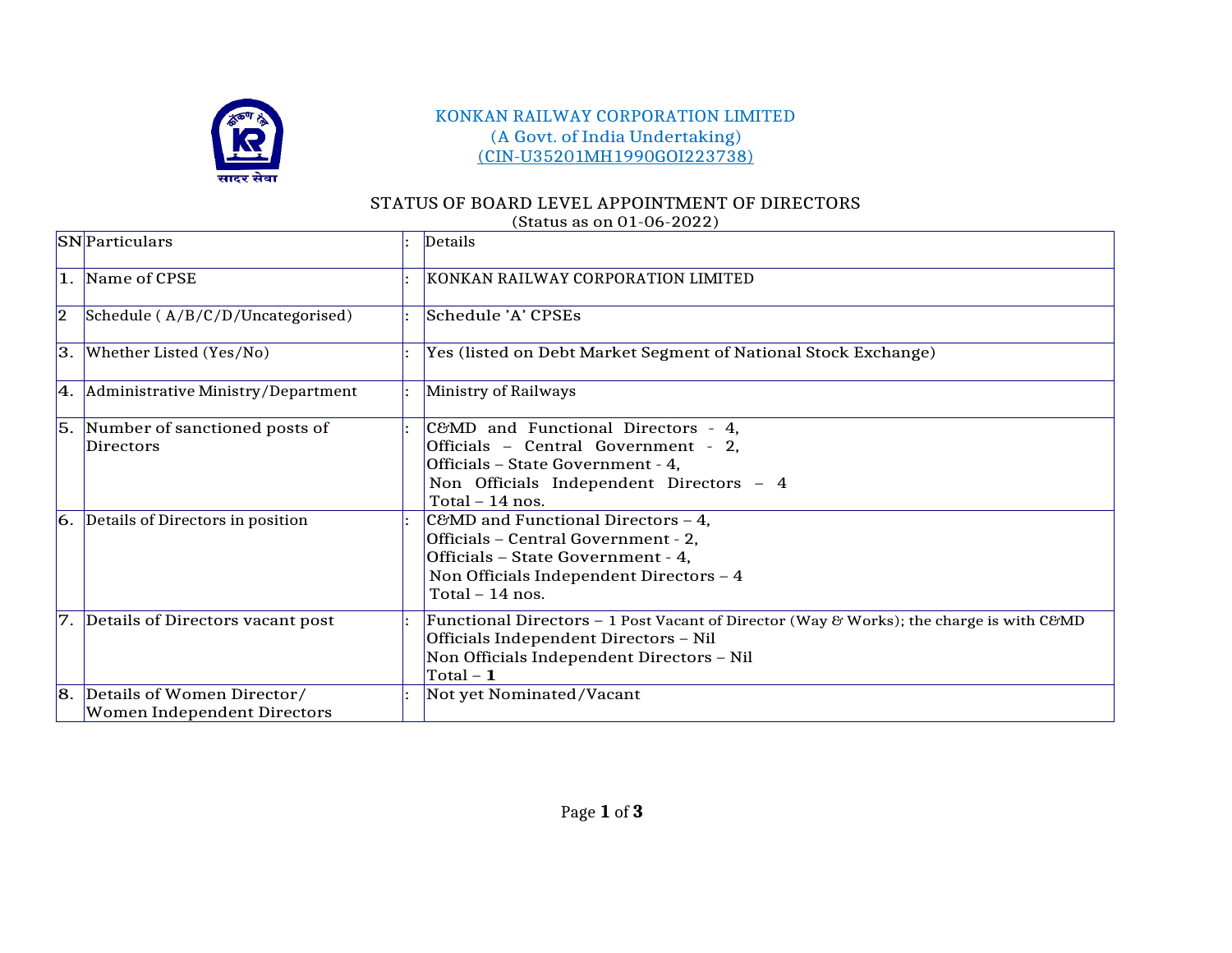| SN | Designation                                                                            | Category<br>(Functional/<br>Official/Non-<br>Official) | Name                                                                                                                                                                                                                           | <b>DIN</b> | Date of Birth | Date of<br>Joining | Date of<br>Superannuation/<br>Tenure ending |  |
|----|----------------------------------------------------------------------------------------|--------------------------------------------------------|--------------------------------------------------------------------------------------------------------------------------------------------------------------------------------------------------------------------------------|------------|---------------|--------------------|---------------------------------------------|--|
| 1. | <b>CHAIRMAN &amp; MANAGING</b><br><b>DIRECTOR</b><br><b>KMP</b>                        | Functional                                             | Shri Sanjay Gupta                                                                                                                                                                                                              | 06710604   | 20-03-1964    | 08-07-2016         | 31-03-2024                                  |  |
| 2. | DIRECTOR (FINANCE) &<br><b>CFO</b><br><b>KMP</b>                                       | Functional                                             | Shri R. M. Bhadang 09050270                                                                                                                                                                                                    |            | 01-06-1966    | 28-01-2021         | 27-01-2026                                  |  |
| 3. | <b>DIRECTOR (OPERATIONS &amp;</b><br>COMMERCIAL)<br><b>KMP</b>                         | Functional                                             | Shri Santosh<br>Kumar Jha                                                                                                                                                                                                      | 07738247   | 26-03-1967    | 11-11-2021         | 10-11-2026                                  |  |
| 4. | DIRECTOR (WAY & WORKS)<br><b>KMP</b>                                                   | Functional                                             | Post Vacant -<br>Charge is assigned to Shri Sanjay Gupta, C&MD for a period of three months w.e.f.<br>20.04.2022 or till the regularly selected incumbent joins the post or until further<br>orders whichever is the earliest. |            |               |                    |                                             |  |
| 5. | <b>EXECUTIVE DIRECTOR/</b><br>INFRA-1<br><b>RAILWAY BOARD</b>                          | Official<br>(Central<br>Government)                    | Shri Abhijit<br>Narendra                                                                                                                                                                                                       | 07851224   | 14-09-1966    | 13-12-2021         | Nominated by<br>Railway Board               |  |
| 6. | <b>EXECUTIVE DIRECTOR,</b><br>FINANCE (EXPENDITURE)I/<br><b>RAILWAY BOARD</b>          | Official<br>(Central)<br>Government)                   | Smt Anju Ranjan                                                                                                                                                                                                                | 06681154   | 20-03-1966    | 21-06-2018         | Nominated by<br>Railway Board               |  |
| 7. | ADDITIONAL CHIEF<br>SECRETARY (TRANSPORT &<br>PORTS),<br><b>GOVT. OF MAHARASHTRA</b>   | Official<br>(State Govt.)                              | Shri Ashish<br>Kumar Singh                                                                                                                                                                                                     | 02751191   | 31-12-1963    | 06-08-2018         | On ex-officio<br>basis                      |  |
| 8  | SECRETARY (TRANSPORT)<br><b>GOVT. OF GOA</b>                                           | Official<br>(State Govt.)                              | Dr. Tariq Thomas                                                                                                                                                                                                               | 07569786   | 12-07-1984    | 19-04-2021         | On ex-officio<br>basis                      |  |
| 9. | <b>ADDITIONAL CHIEF</b><br><b>SECRETARY</b><br>(INFRASTRUCTURE<br>DEVELOPMENT, PORTS & | Official<br>(State Govt.)                              | Shri Gaurav Gupta                                                                                                                                                                                                              | 02184763   | 27-07-1967    | 20-05-2022         | On ex-officio<br>basis                      |  |